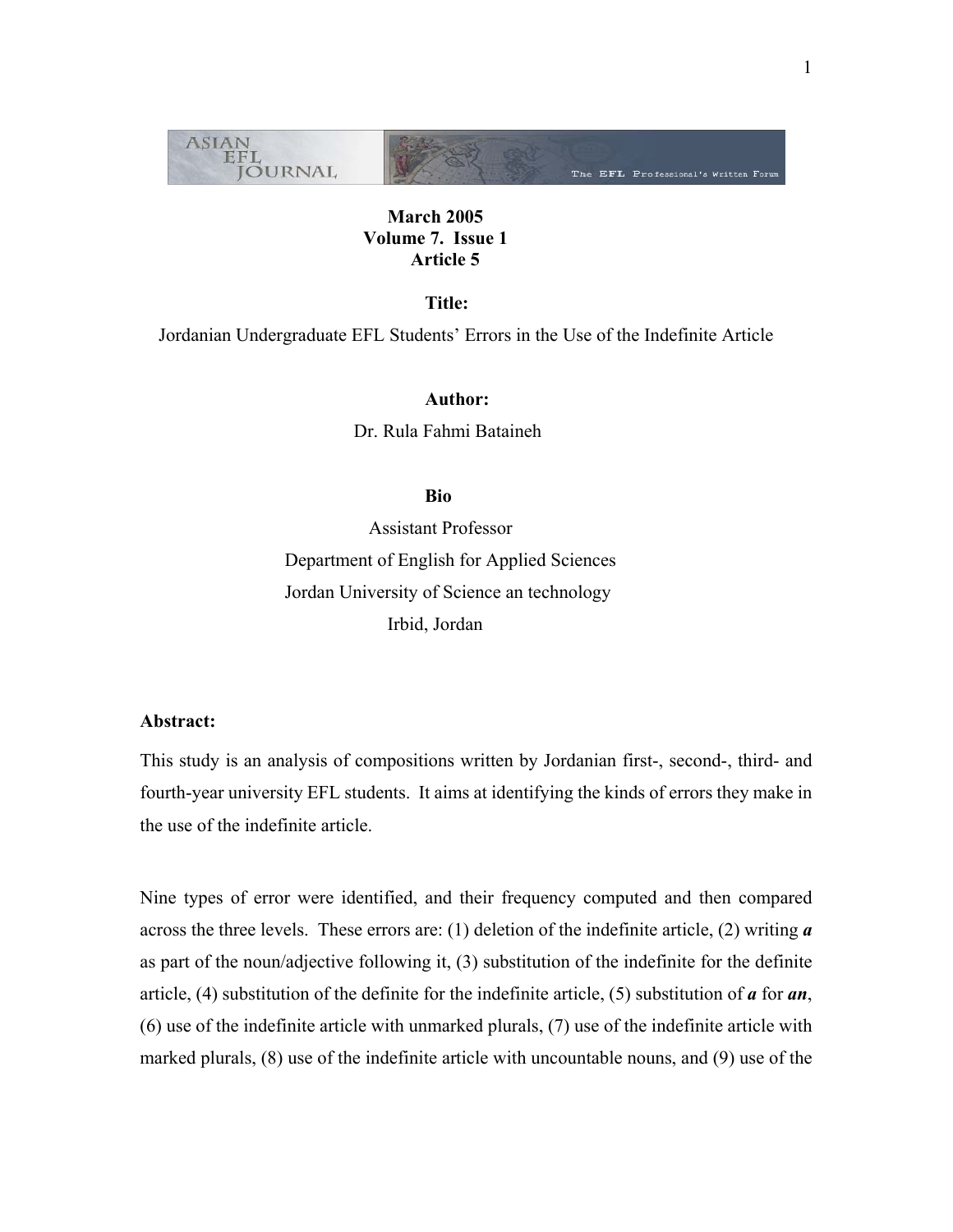indefinite article with adjectives.

Unlike earlier error analyses, native language transfer was found to play a role which is at best minimal. The analysis revealed that all errors, except one, are independent of the learners' native language. The only type of error which could be traced back to the influence of Arabic, among other sources, was the deletion of the indefinite article. Developmental factors and common learning strategies like simplification and overgeneralization were found to account for the majority of learners' errors. The use of these strategies was evident among the learners of the four levels who were found to do well on certain items and to have difficulty with others.

#### **Introduction and Background**

The English article system is one of the most difficult structural elements for ESL/EFL learners, especially for those whose native languages do not employ articles or article-like morphemes. Master (2002) attributes this difficulty to three facts about the article system: (a) Articles are among the most frequent function words in English (Celce-Murcia and Larsen-Freeman, 1999), making constant rule application difficult over an extended stretch of discourse; (b) function words are normally unstressed and consequently are very difficult for non-native speakers to discern, which affects the availability of input in the spoken mode; and (c) the article system stacks multiple functions onto a single morpheme, which constitutes a considerable burden for the learner who usually looks for a one-to-one correspondence between form and function, especially in the early stages of language learning.

Despite the fact that articles are important functional structures, they are hardly crucial communication devices, which is supported by the fact that they are dropped in telegraphic exchanges. Thus, unlike content words, function words are generally overlooked by learners when processing language primarily for meaning. According to Pienemann (1998), the difficulty of the meaning expressed by an article is determined by the novelty and abstractness of the concept, not to mention learners' changing hypotheses about article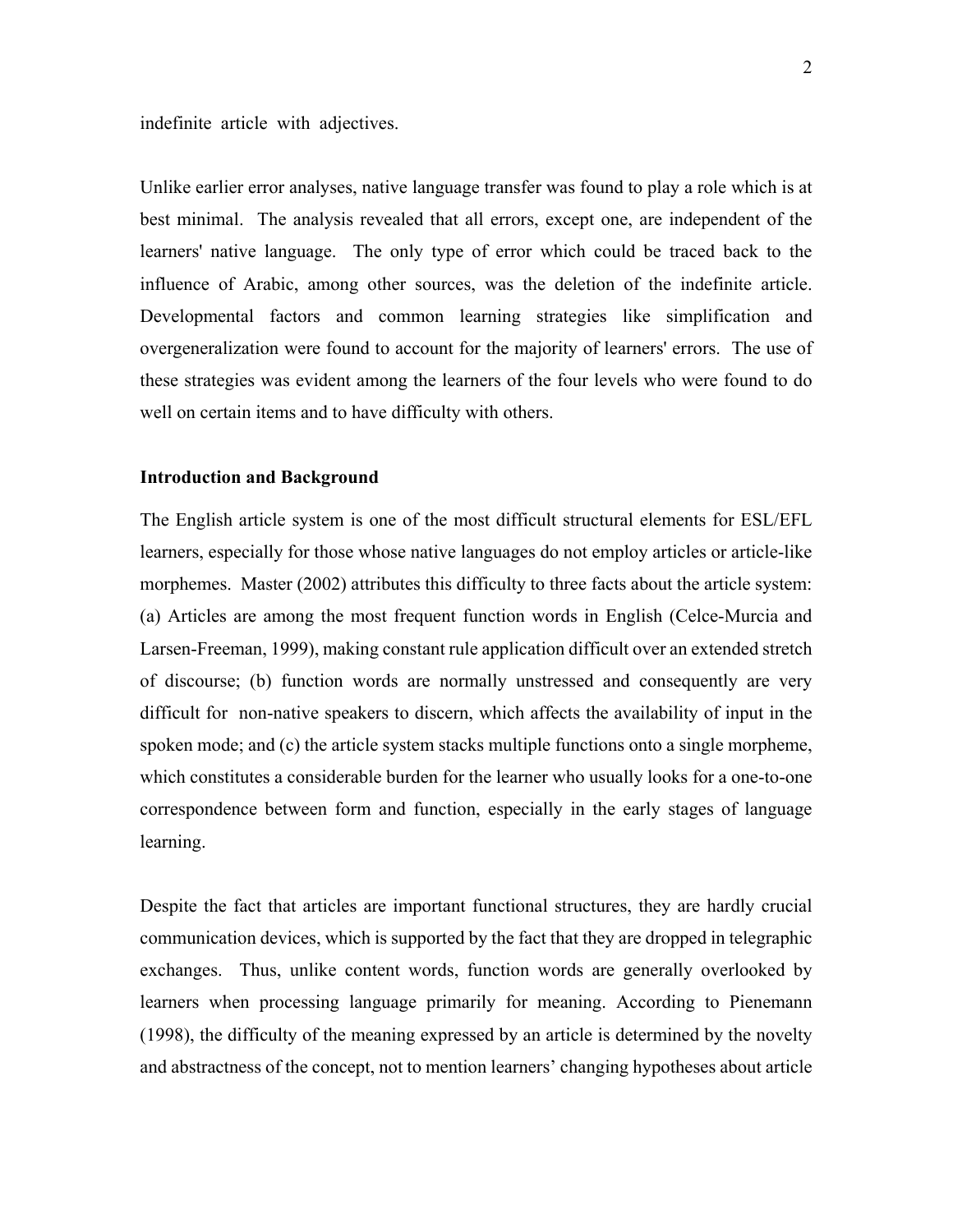usage at different stages in interlanguage development and the potential influence of the native language which may further complicate the task.

Articles do not impede understanding, for in oral communication, they are generally unstressed and almost inaudible. Nevertheless, given the fact that they are among the most frequent words in English, it is of the utmost significance that university students have some control of their usage.

The English articles **a(n)**, **zero**, and **the** are quite difficult to acquire not only for ESL/EFL learners but also for children learning English as a first language. Articles are believed to be a source of difficulty for learners (and teachers) of English as a second/foreign language, especially for those whose native languages do not have articles or do have articles or article-like morphemes which are used in ways that differ from English articles (Celce-Murcia and Larsen-Freeman, 1999). In a morpheme study by Brown (1973), the articles **a** and **the** came at numbers nine and ten in the acquisition of fourteen morphemes. They were found to be less difficult than the prepositions **in** and **on**, regular plural and possessive inflection -**s** but more difficult than the present progressive inflection **-ing**, regular and irregular third person singular (e.g. **cleans** and **has**), regular and irregular past tense (**cleaned** and **went**) and contracted and uncontracted copula and auxiliary **be**.

The Arabic article system is similar to that of English in meaning; however, form is highly varied. While the Arabic system manifests a binary distinction between the defined and the undefined, the English system exhibits a tripartite distinction. The Arabic defined (marked by the definite article /**al/**) and the undefined (marked by the absence of **/al/**) correspond to the English defined (marked by the definite article **the**) and the undefined (marked by the indefinite articles **a(n)** and **zero**). In other words, even though the concept is present in the two languages, indefiniteness in English is marked by lexical items such as **the** and **a** while it is marked in Arabic by affixes such as the prefix /**al/** and the suffix **–n**, both to mark definiteness and indefiniteness respectively (Lyons, 1999). For example, the Arabic and English sentences below are translation equivalents:

*Dahara rajulun filbaldeh*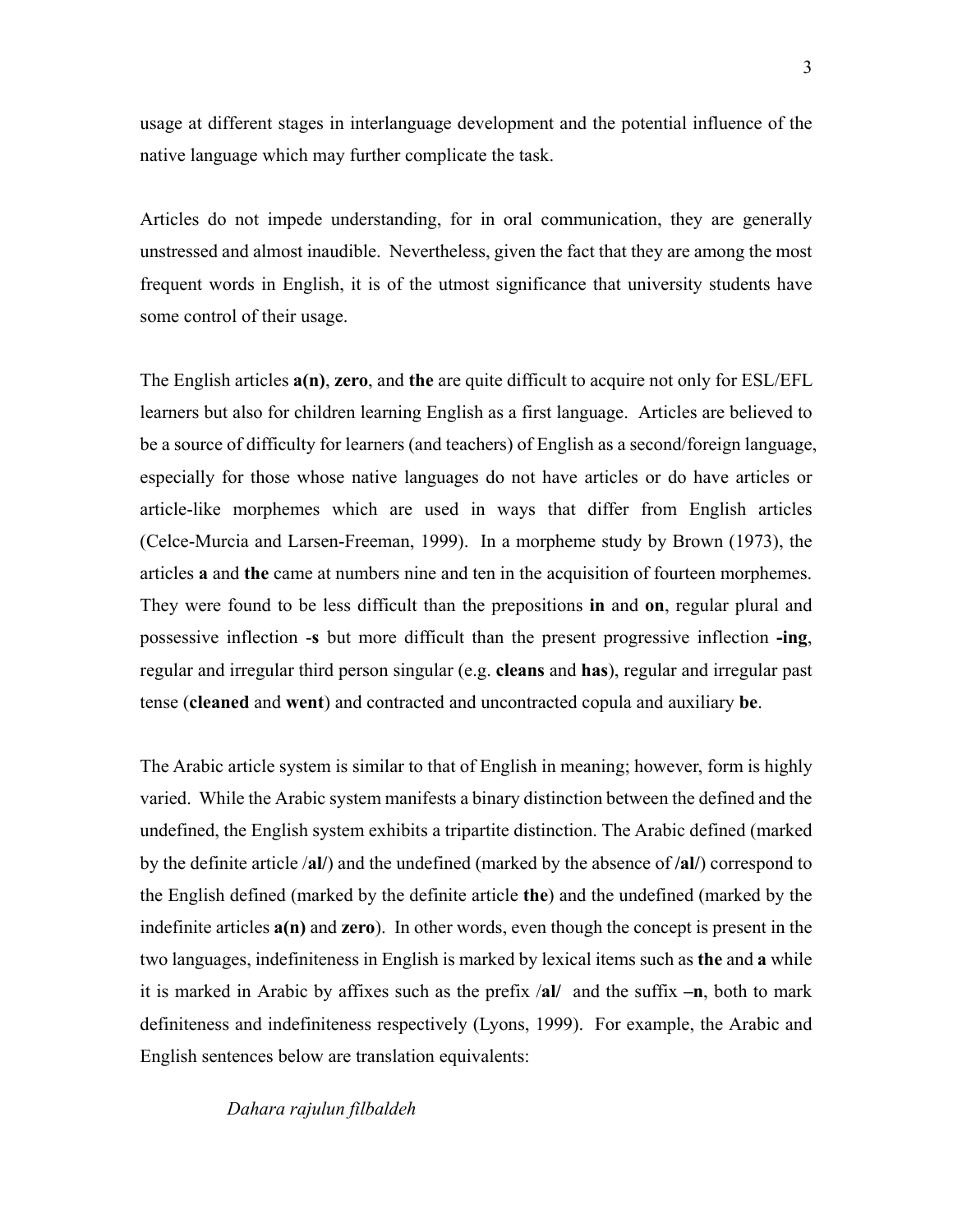*Man appeared in town* 

*A man appeared in town.* 

Despite incessant efforts by EFL instructors to eliminate article errors, these errors have been found to plague the speech and writing of their students all over the world. Being an EFL instructor herself, the present researcher attempts to look into this matter for the purpose of adding to the conclusions drawn by previous research.

This study examines the acquisition of the English indefinite article by a cross-section of Jordanian university students. It has three main objectives: (1) to identify the errors the learners make in terms of their types and potential sources, (2) to compute and compare the relative frequency of these errors to detect any developmental tendencies among the learners of the different levels of proficiency, and (3) to determine any potential differences among the subjects which can be attributed to class level or average length of compositions.

To achieve these objectives, the present researcher seeks answers to the following questions:

- 1. What are the types and potential sources of the errors Jordanian EFL students make in the use of the indefinite article?
- 2. Are there any developmental implications in the relative frequency of the occurrence of these errors?
- 3. Are there any differences in the students' errors which can be attributed to class level?
- 4. Is there a relationship between the average length of compositions and the number of errors made in indefinite article use?

This study derives its significance from the significance of the topic it addresses and the fact that it attempts to explore a new area in performance analysis, namely, the relationship between the average length of compositions and the number of errors in them, which is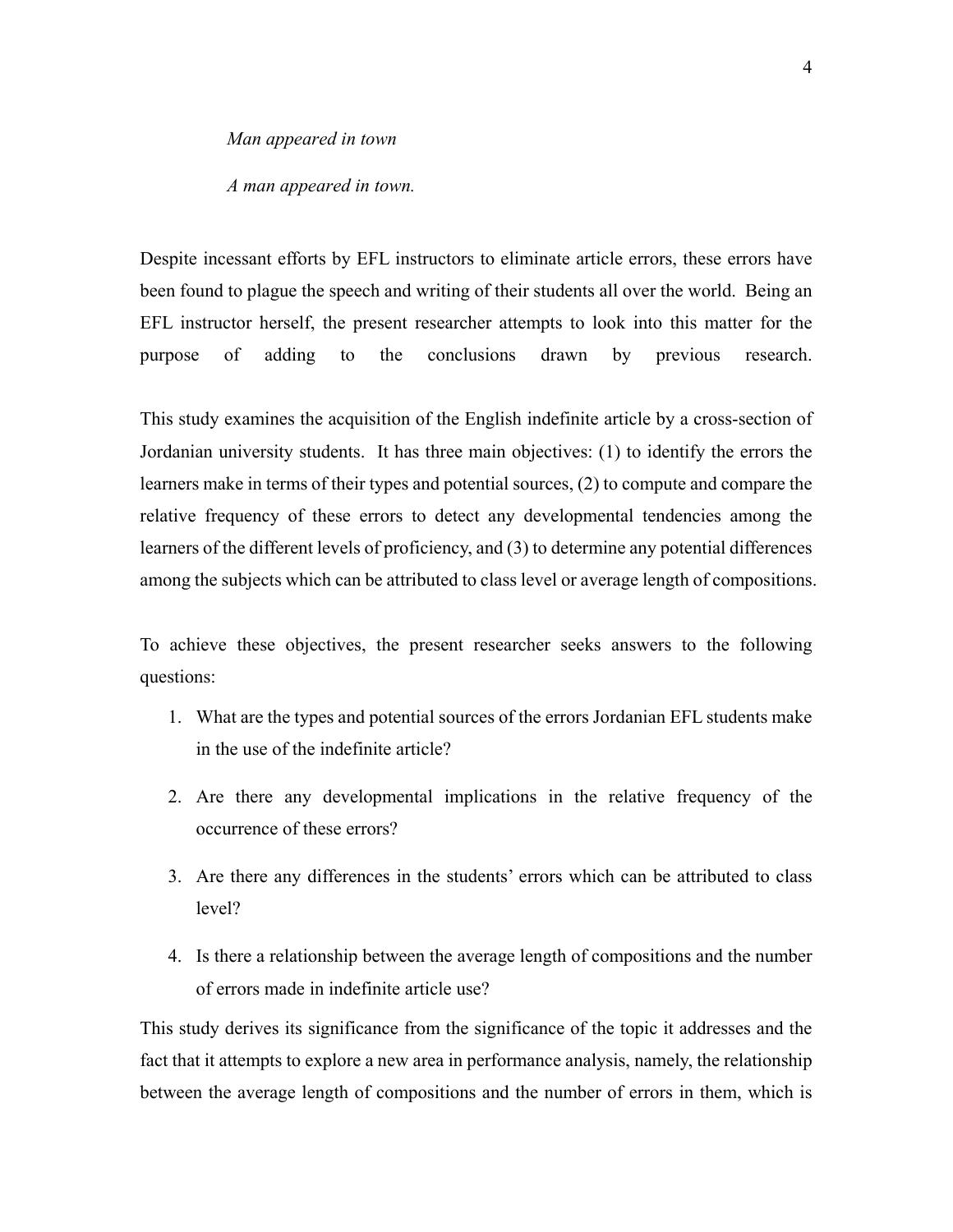hoped to add another perspective to the current literature on the English article system. Due to the fact that only indefinite article errors are examined, the present study is limited in its scope and generalizability of results to populations similar to the present one. Furthermore, the fact that different students are targeted at each class level may add another limitation posed by these students' potentially different personalities, motivation, and writing abilities, a limitation which would have been avoided if the same students were studied over a four-year period of time. Finally, examining the students' speech would have added further validity to the claims made in this research.

# **Review of Previous Literature**

The literature has a plethora of research conducted on the processes of learning the English articles by EFL/ESL learners. However, this research has been found to focus on isolated features of the English article system (Chaudron and Parker, 1990; Goto Butler, 2002; Jarvis, 2002; Kharma, 1981; Liu and Gleason, 2002; Mizuno, 1999; Yamada and Matsuura, 1982; Yoon, 1993) falling into two areas: pedagogy and its effectiveness and the process of acquisition.

A good number of the studies which yielded important findings (Hakuta, 1976; Huebner, 1979, 1983; Tarone, 1985) were specifically conducted to examine grammatical morphemes rather than article acquisition per se. Only Master (1987 and 1997), Parrish (1987), Tarone and Parrish (1988), and Thomas (1989) specifically studied the acquisition of articles.

To the best of this researcher's knowledge, Master (1987) was the first to point out that articles seem to be acquired differently, depending on whether or not they occur in the learner's native language. Overall, the acquisition of the definite article *the* precedes the acquisition of the indefinite article *a* (Huebner, 1983; Master, 1997; Parrish, 1987; Thomas, 1989). Several studies (Huebner, 1985; Parrish, 1987; Thomas, 1989; Chaudron and Parker, 1990) found an overuse of the definite article, but higher proficiency learners improved in accuracy with indefinite *a*. Although both Master (1997) and Huebner (1983) referred to the phenomenon of '*the*-flooding' in which *the* is over generalized with a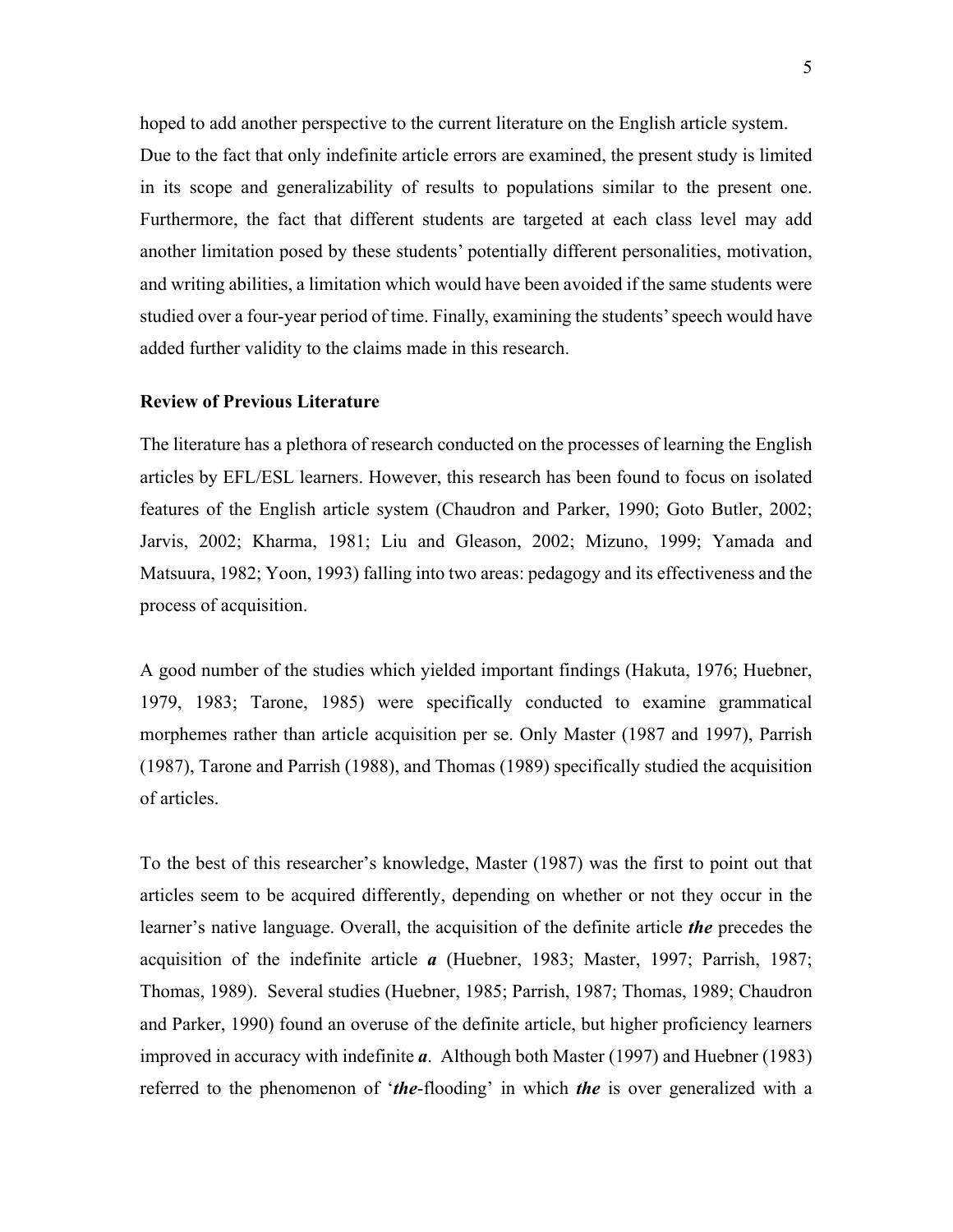dramatic rise in usage, Thomas (1989) found the *zero* article over generalized across proficiency levels.

For learners whose native languages lack articles, researchers (Master, 1997; Parrish, 1987; Ekiert, 2004) reported that *zero* dominates in all environments for articles in the early stages of language learning. Parrish (1987) suggested an order of acquisition in which the *zero* article, the definite article, and the indefinite article are acquired consecutively.

 Master (1997) concluded that these learners seem to acquire the *zero* article first although he warns that one cannot tell the difference between the *zero* article and omission of the article. Master's data showed that *zero* accuracy is close to 100% for the low-ability level participants, which then drops, and rises to nearly 100 % again for the high-ability level participants. He further reported that the overuse of *zero* article decreases with the increase in proficiency level, although the overuse of *zero* article persists more than the overuse of the other articles.Liu and Gleason (2002:5) reexamined Master's data and offered a new interpretation of the overuse of the *zero* article and under use of *a* and *the*;

*this overuse of the zero article and the under use of the at the advanced stage would suggest that the two articles are acquired rather late.* 

Liu and Gleason's hypothesis was supported by Young's (1996) data on the use of articles by Czech and Slovak learners of English, for while definiteness was not encoded by *the* at the early stages of acquisition, it persisted even at the more advanced stages. However, participants encoded indefiniteness by means of the indefinite article *a* at all levels of proficiency with rising frequency as acquisition progressed.

Celce-Murcia and Larsen-Freeman (1999) claim that the problematicity of the use of the article system is due in part to whether or not the lexical classification into countable versus uncountable nouns corresponds in the native and target languages. For example, while *furniture* and *equipment* are uncountable in both Arabic and English, *chalk* and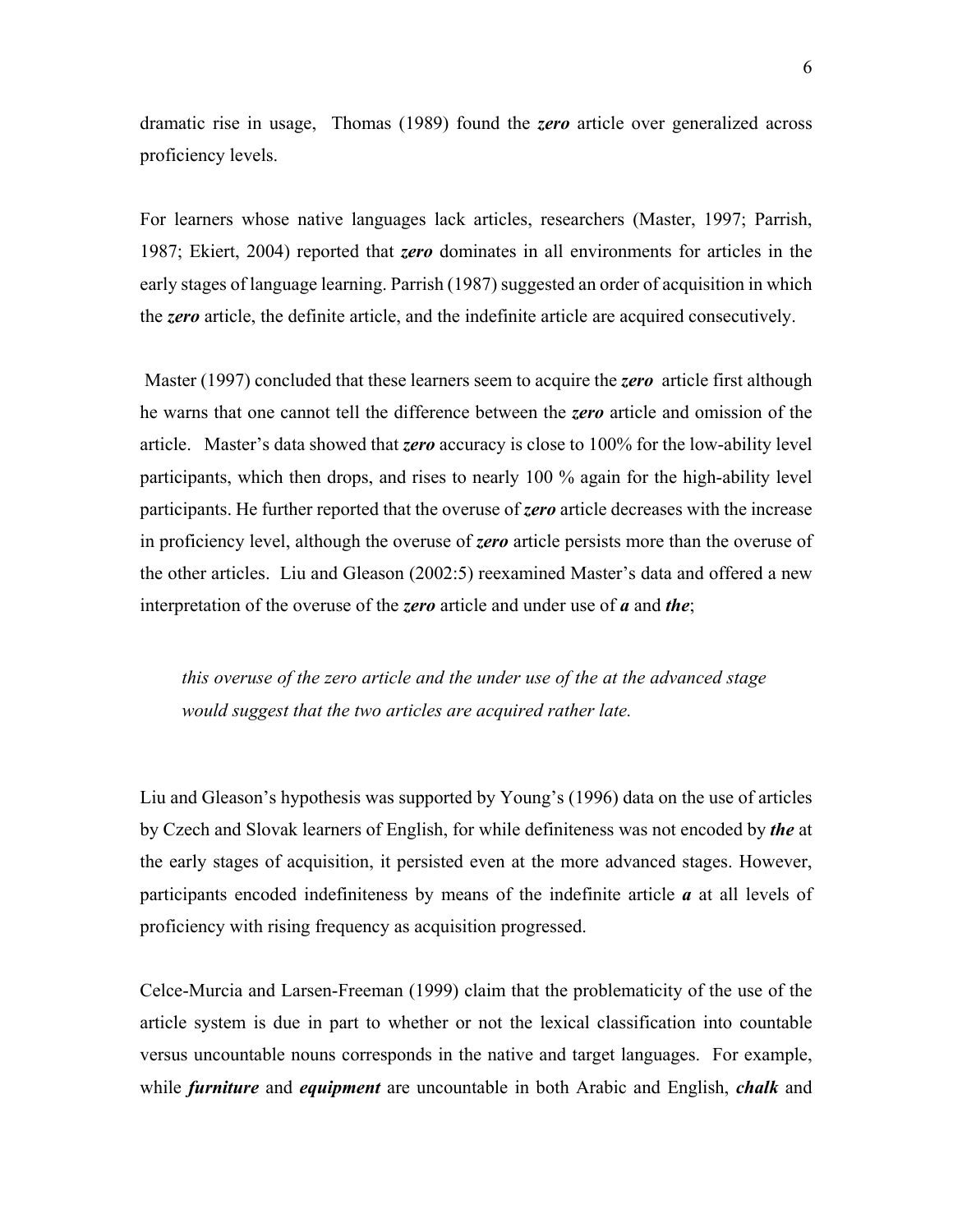*information* are countable in Arabic and uncountable in English. This mismatch may very well add to the complexity of the learner's task, for he/she needs to learn both the article system and other noun distinctions.

Research findings show similarities in the kind of problems facing ESL/EFL learners, of which some are believed to be more serious for learners from certain language backgrounds. The findings of comparative studies of first and second language acquisition are widely varied. Some morpheme studies (cf., for example, Cook, 1973) report similar stages of development, while others (cf., for example, Larsen-Freeman, 1975) report apparent variability in the order of acquisition of different groups. A third group (cf., for example, Ervin-Tripp, 1974) yet limits the similarity to natural learning situations. Corder (1973) maintains that unlike natural language learning, where learners make and test their own hypotheses about the language, second language learners in tutored situations follow an externally imposed syllabus.

The review of research on the effects of instruction on second language development suggests that instruction has a positive effect on second language learning, the rate of acquisition and learners' ultimate level of attainment. Some even go as far as claiming that certain structures may not be acquired if not taught (Cook, 1973). Certain findings, however, exclude any potential influence on the order of acquisition which is believed to be independent of the kind and amount of instruction the learner receives (Long, 1983).

Articles need to be taught because not only do they carry meaning but using them erroneously often causes misreading and confusion (Wrase, 1982; Rinnert and Hansen, 1986). This is made more plausible by Rinnert and Hansen's (1986) report of significant improvement in article use by more than one thousand learners from different native language backgrounds following a systematic instructional approach using self-developed material. It has been reported that very few EFL/ESL textbooks present a systematic approach or adequate practice to positively affect learners' performance in article usage.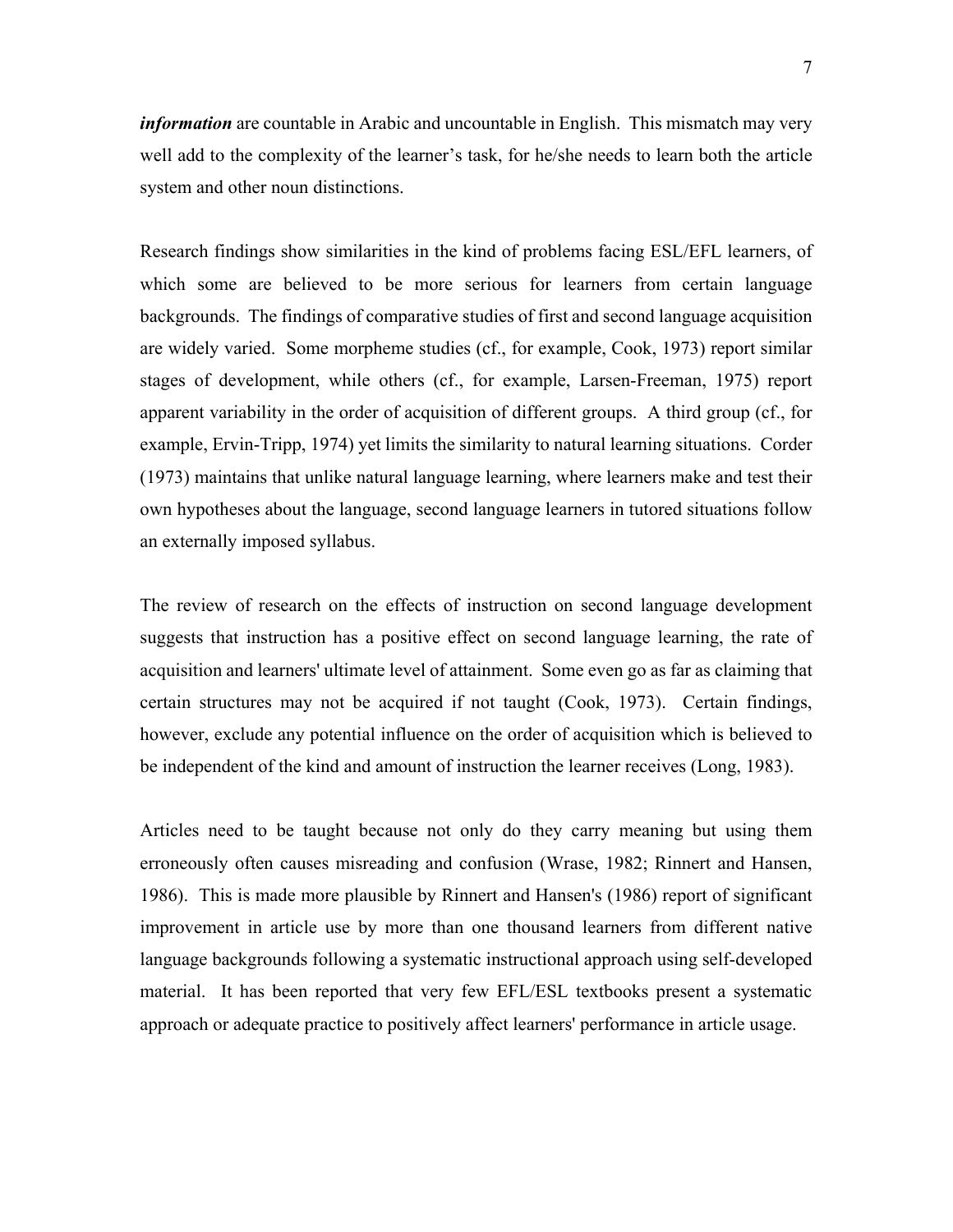#### **Method and Procedure**

The subjects for this study were all students of English at Yarmouk University (Irbid, Jordan) in the second semester of the academic year 2003/2004. The four groups of subjects started their degree in 2000, 2001, 2002 or 2003 respectively, which made them freshmen, sophomores, juniors and seniors at the time of the research.

A total of 209 male and female students, all of whom were between 18 and 23 years of age, were selected for the study. Like all Jordanian students, the ones who participated in this study started learning English as a foreign language in, or before, the fifth grade (currently from the first grade). They were homogeneous in terms of their linguistic and socioeconomic background, educational system, and field of study. The subjects lived in an exclusively Arabic-speaking community and had learned English as a foreign language prior to taking it up as their major field of study at the university.

Since the only course where freshmen students were uniformly asked to write paragraph/essay-type texts in English was Eng 105, an English Language Skills course, subjects who represented freshmen were drawn from the two sections of this course. The rest of the subjects were drawn from a three-year course sequence starting at the sophomore year and ending in the senior year: Eng 202 Writing the Paragraph, Eng 206 Writing the Essay, and Eng 320 Writing about Literature. Class level and average length of compositions are the only two variables.

The subjects were asked to write about one of the following topics: *Why do you study English*? *Yarmouk University campus*, *violence in movies*, *car accidents*, and *my favorite author/story/poet*. Only the written work of two hundred of these students was included in the analysis. Nine students' compositions were excluded because their writers failed to indicate their student identification numbers on the answer sheets and, thus, the researcher was unable to determine their respective class level. Table 1 shows the distribution of the sample in terms of gender and class level.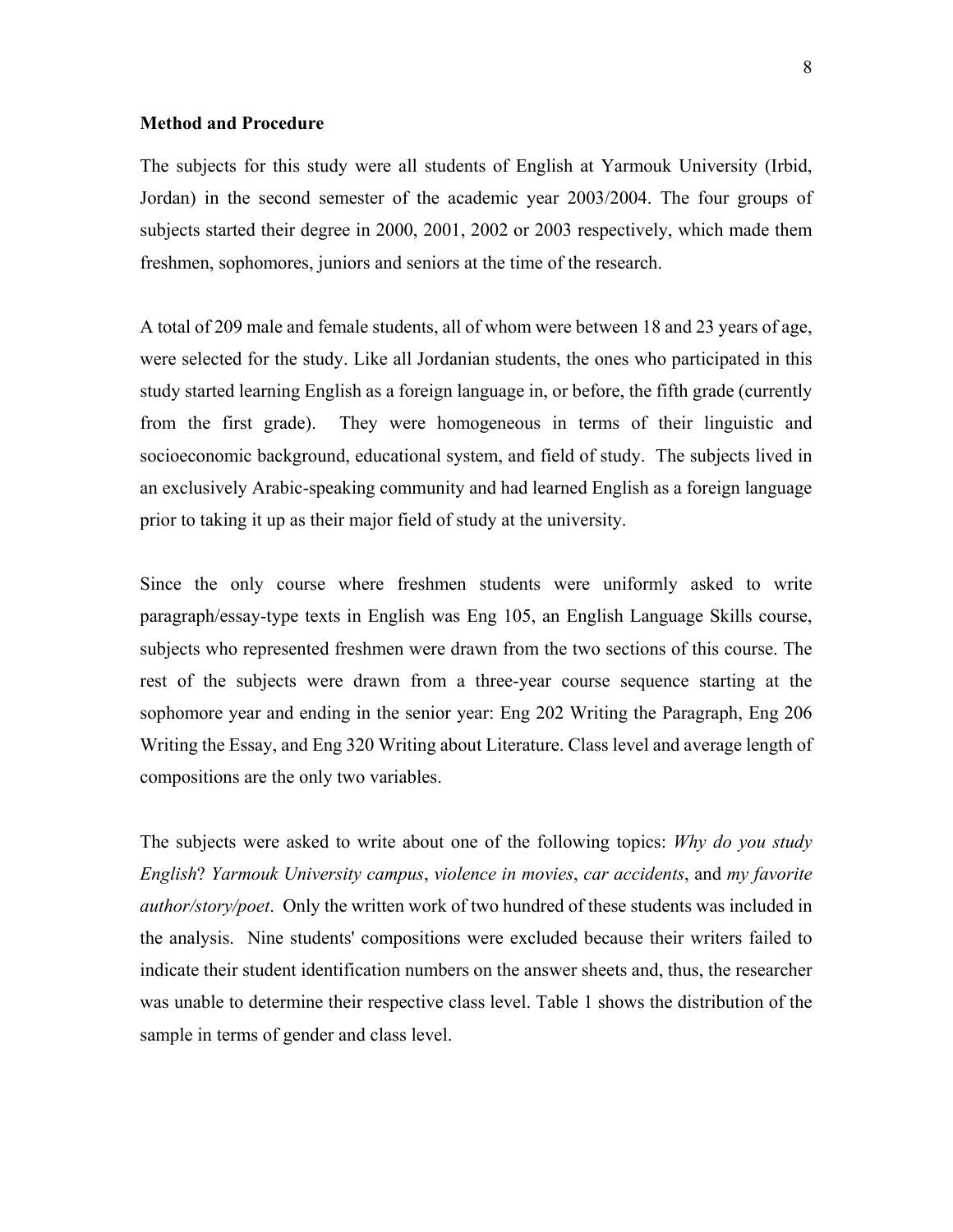| <b>Gender</b>      | Male | <b>Female</b> | <b>Total</b> |
|--------------------|------|---------------|--------------|
| <b>Class Level</b> |      |               |              |
| <b>Freshmen</b>    | 17   | 24            | 41           |
| Class of 2003/2004 |      |               |              |
| <b>Sophomores</b>  | 29   | 47            | 76           |
| Class of 2002/2003 |      |               |              |
| <b>Juniors</b>     | 26   | 20            | 46           |
| Class of 2001/2002 |      |               |              |
| <b>Seniors</b>     | 14   | 23            | 37           |
| Class of 2000/2001 |      |               |              |
| <b>Total</b>       | 86   | 114           | 200          |
| Unidentified       | 5    |               |              |
| <b>Grand Total</b> | 91   | 118           | 209          |

Table 1: Distribution of the Sample

The compositions were all written in 50-minute class sessions. The students were allowed to use their respective choices of an English monolingual dictionary. For every composition, a word count was made and errors in the use of the indefinite article were counted, classified and later analyzed. The types and frequency of these errors were compared to observe similarities and/or differences in the type and number of errors made across the four levels.

The length of the compositions was different across individual respondents as well as across class levels. A word count was performed excluding the instructions and questions which some of the subjects copied onto the answer sheet. An average word count for each class level was used to calculate the percentage of errors in indefinite article usage. The average length of the compositions for each of the four class levels is shown in Table 2.

| <b>Class Level</b> | Average<br>Composition<br>Length |
|--------------------|----------------------------------|
| <b>Freshmen</b>    | 227                              |
| Class of 2003/2004 |                                  |
| <b>Sophomores</b>  | 301                              |
| Class of 2002/2003 |                                  |
| <b>Juniors</b>     | 541                              |
| Class of 2001/2002 |                                  |
| <b>Seniors</b>     | 656                              |
| Class of 2000/2001 |                                  |

Table 2: Average Length of Composition across Class Level

The aim of the linguistic analysis of the compositions was to observe errors in the use of the indefinite article which could be *interlingual errors* caused by the influence of the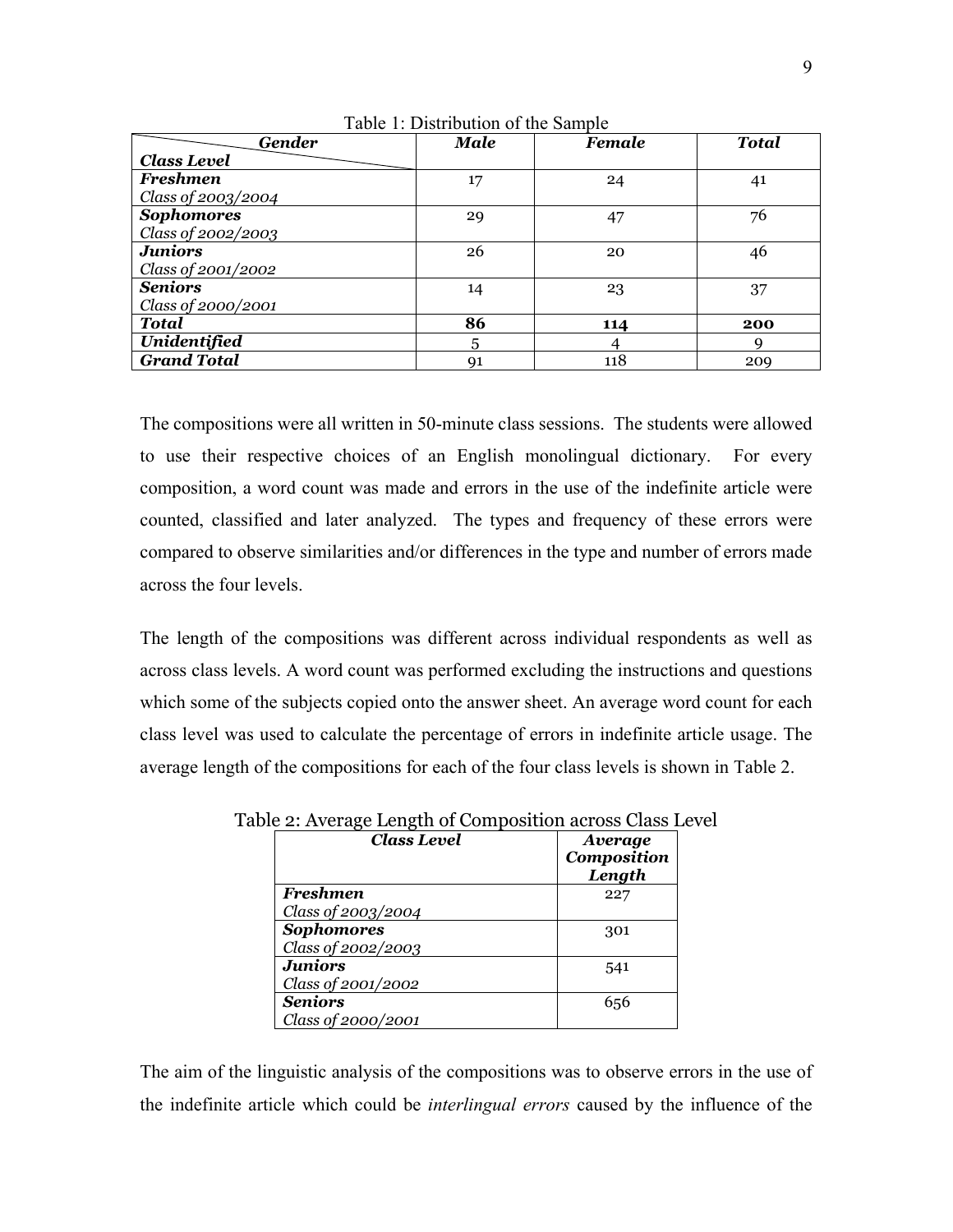learners' native language; *intralingual errors* caused by the influence of the target language itself; *transfer of training errors* caused by faulty material presentation by teachers or textbooks*; second language learning strategies* which are the processes by which learners form, test, or modify hypotheses about the nature of the target language; and *second language communication strategies* by which learners attempt to handle the heavy communication demands facing them.

To achieve the objectives of the study, each composition was read twice, once by the present researcher and another by one of two independent raters. Data from each reading were organized using the following error categories: (1) deletion of the indefinite article, (2) writing *a* as part of the noun/adjective following it, (3) substitution of the indefinite for the definite article, (4) substitution of the definite for the indefinite article, (5) substitution of *a* for *an*, (6) use of the indefinite article with unmarked plurals, (7) use of the indefinite article with marked plurals, (8) use of the indefinite article with uncountable nouns, and (9) use of the indefinite article with adjectives.

## **Findings and Discussion**

In this section, the researcher presents and discusses the findings of the study in light of its objectives. First, the errors made by the four groups of subjects are identified in terms of their types and potential sources; second, the frequency of these errors is computed and compared to detect any developmental tendencies among the four levels; and third, potential differences among the subjects which can be attributed to class level or average length of compositions are detected.

#### **Types of Errors**

Discussed below are the nine types of error the subjects made in the use of the article.

## **Deletion of the indefinite article**

Table 3, below, shows that a large number of errors were made under this category (viz., 67, 51, 20 and 9 errors by freshmen, sophomores, juniors and seniors, respectively). These errors can be attributed to more than one source, the most obvious of which may be native language transfer, for the learners may be giving the equivalent native language structure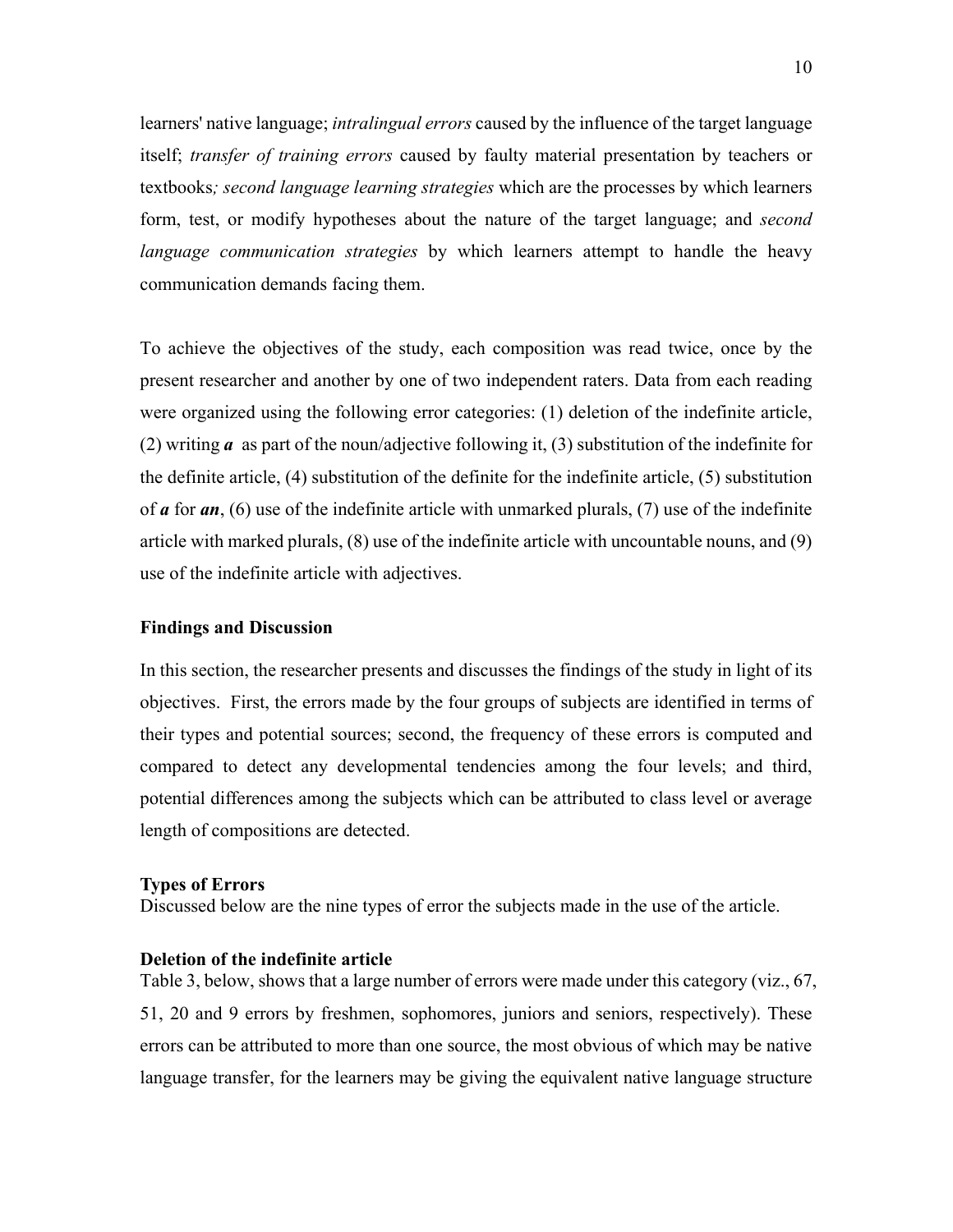as the result of their inadequate knowledge of that of the target language, as shown in the examples below:

*Yarmouk University has beautiful campus [a beautiful campus]. English is international language [an international language]. My neighbor was killed in car accident [a car accident] near Amman.* 

where a considerable number of the subjects made the error of deleting the indefinite article *a(n)* whose use is obligatory with the singular countable nouns *campus, language,*  and *accident*. While English requires the use of an indefinite article, Arabic shows indefiniteness by not using an article at all.

Due to the aforementioned differences between the two languages, ungrammatical structures are produced. The fact that Arabic does not have a distinct marker for indefiniteness the way English does is probably the cause of the learners' deviation from the target language rule. This assumption is further supported by previous work by researchers like Duskova (1969), Richards (1971) and Bataineh (2002), among others, where the same error was made by learners from this and other language backgrounds that either do not have corresponding article systems or articles altogether.

Another potential source of this error is the strategy of simplification. Learners could be attempting to reduce the learning burden whereby the target language structure (viz., the indefinite article) is simplified into a form which is compatible with the learners' still developing interlanguage system. They may be using the *zero* article with both singular and plural unidentified countable nouns, which would certainly reduce the system into a more manageable one.

#### **Writing the indefinite article as part of the following element**

Although this is by far the most frequent error among the learners of the four levels, it seems to be the easiest to explain. Since it could not be traced to either the native or the target language, transfer of training seems to be the ideal explanation, for very early on in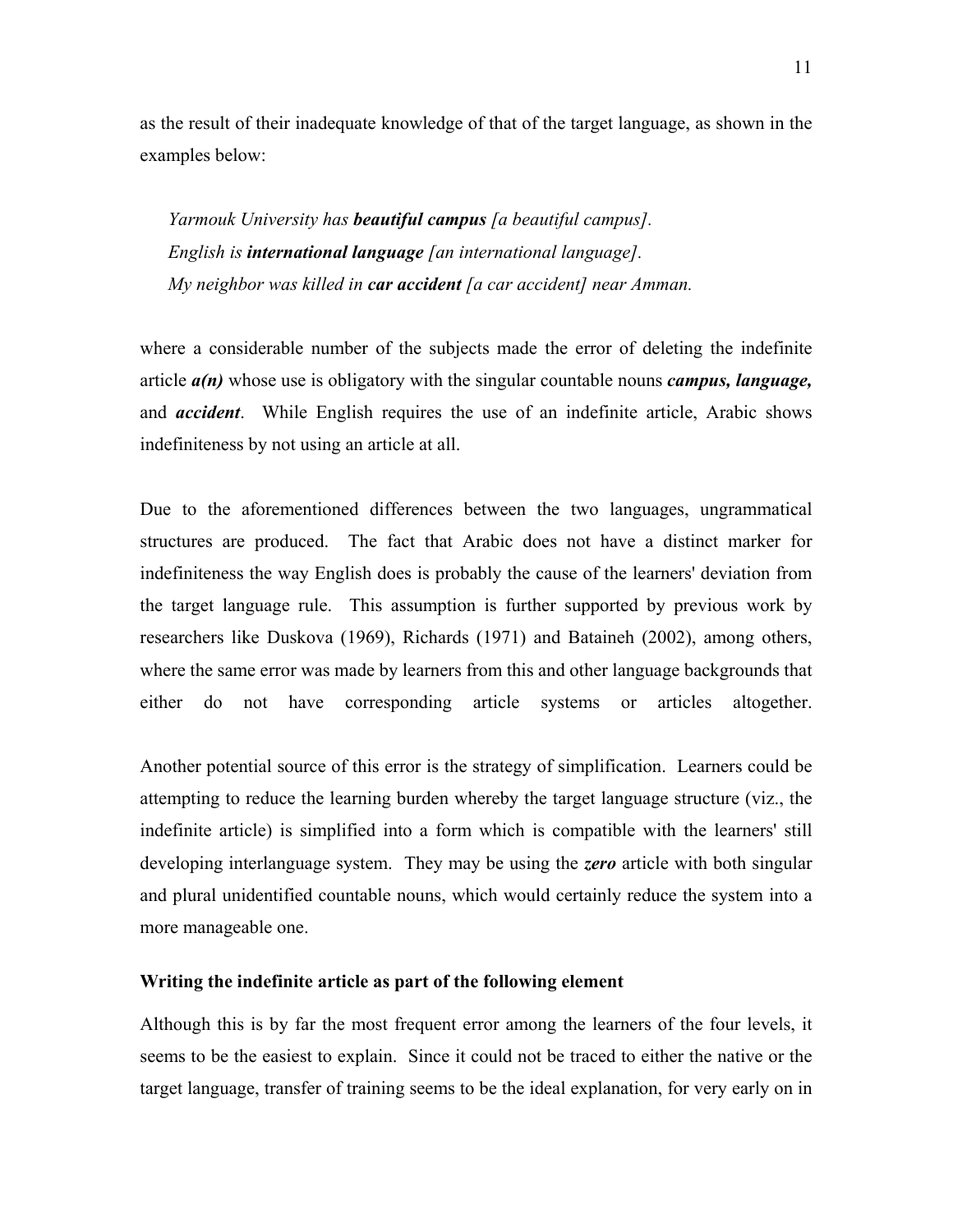the acquisition process, these learners are presented with the indefinite article *a* as an inseparable companion to the noun (and later the adjective) it modifies. It is always *a book*, *a pen* or *a pencil* but never *book*, *pen* or *pencil*. By such presentation, learners are led to believe that *a book* is a single item rather than a two-item noun phrase made of an indefinite article and a noun. This is further worsened by the fact that early material presentation is mostly oral, which may mean that by the time the learner is exposed to the written form, the misconceived structure has already been imprinted in his/her interlanguage system.

| Error<br><b>Class Level</b>             | <b>Deletion</b> of<br>the<br><b>indefinite</b><br>article |             | Writing a<br>as Part of<br>the<br>Following<br>Word |        | Substitutio<br>n of the<br>Indefinite<br>Article for<br>the Definite<br>Article |      | Substitutio<br>n of the<br>Definite<br><b>Article for</b><br>the<br>Indefinite<br>Article |      | Substitutio<br>n of a for an |      | <b>Using the</b><br><b>Indefinite</b><br>Article<br>with<br>Unmanked<br>Phanik |                 | <b>Using the</b><br>Indefinite<br>Article<br>With<br>Marked<br>Phrak |          | <b>Using the</b><br>Indefinite<br>Article With<br>Uncountabl<br>c Nouns |      | <b>Using the</b><br>Indefinite<br>Article<br>with<br><b>Adjectives</b> |          | Total |      |
|-----------------------------------------|-----------------------------------------------------------|-------------|-----------------------------------------------------|--------|---------------------------------------------------------------------------------|------|-------------------------------------------------------------------------------------------|------|------------------------------|------|--------------------------------------------------------------------------------|-----------------|----------------------------------------------------------------------|----------|-------------------------------------------------------------------------|------|------------------------------------------------------------------------|----------|-------|------|
|                                         | <b>Service</b>                                            |             |                                                     |        | <b>Contract</b>                                                                 |      |                                                                                           |      | <b>Scientists</b>            |      | ---                                                                            |                 | <b>Service</b>                                                       |          |                                                                         |      |                                                                        |          |       |      |
| Freshmen<br>Class of<br>2009/2004       | 67                                                        | $45 -$<br>ь | 137                                                 | 59.3   | 27                                                                              | 31.4 | 21                                                                                        | 44.7 | 8                            | 61.5 | $\overline{\mathbf{2}}$                                                        | 20,<br>ō        | з                                                                    | 75.0     | 8                                                                       | 66.7 | 10                                                                     | QO,<br>9 | 283   | 50.  |
| Sophomore<br>Class of<br>2002/2003      | 51                                                        | 34.7        | 66                                                  | 丞<br>ь | 19                                                                              | 22.1 | 15                                                                                        | 31.9 | 4                            | 30B  | 2                                                                              | 20,<br>٥        |                                                                      | 25.<br>o | 2                                                                       | 16.7 | o                                                                      | o        | 160   | 255  |
| <b>Juniors</b><br>Class of<br>2001/2002 | 20                                                        | 13.6        | ь                                                   | $25 -$ | 22                                                                              | 25.6 | з                                                                                         | 64   | o                            | o    | $\mathbf{1}$                                                                   | 10 <sub>0</sub> | o                                                                    | o        | 1                                                                       | 83   | 1                                                                      | 9.1      | 54    | 95   |
| <b>Sentors</b><br>Class of<br>2000/2001 | ۰                                                         | 6.1         | 22                                                  | 9.5    | 18                                                                              | 20.9 | 8                                                                                         | 17.0 |                              | 7.7  | 5                                                                              | 50.0            | ũ                                                                    | Ď        |                                                                         | 83   | ŭ                                                                      | o        | 64    | 11.4 |
| Total                                   | 147                                                       | 100         | 231                                                 | 100    | 86                                                                              | 100  | 47                                                                                        | 100  | 13                           | 100  | 10                                                                             | 100             |                                                                      | 100      | 12                                                                      | 100  | 11                                                                     | 100      | 551   | 100  |

|  | Table 3: Number and Percentage! of Errors across Class Level |  |  |  |
|--|--------------------------------------------------------------|--|--|--|
|  |                                                              |  |  |  |

<sup>†</sup> The percentage is calculated by dividing the number of errors in each of the nine categories by the total number of errors in that category.

This misconception causes them to write the article as part of the following element almost whenever they happen to observe the English rule of using one with singular unidentified countable nouns as seen in the examples below.

*No one can deny that Yarmouk University has abeautiful [a beautiful] campus. Shakespeare wrote so much he became afamous [a famous] playwright. Speed is the most common case for alot [a lot] of accidents.* 

The present researcher herself had made this error a few times in fear of being reprimanded by zealous teachers who would not tolerate the deletion of the article, which seems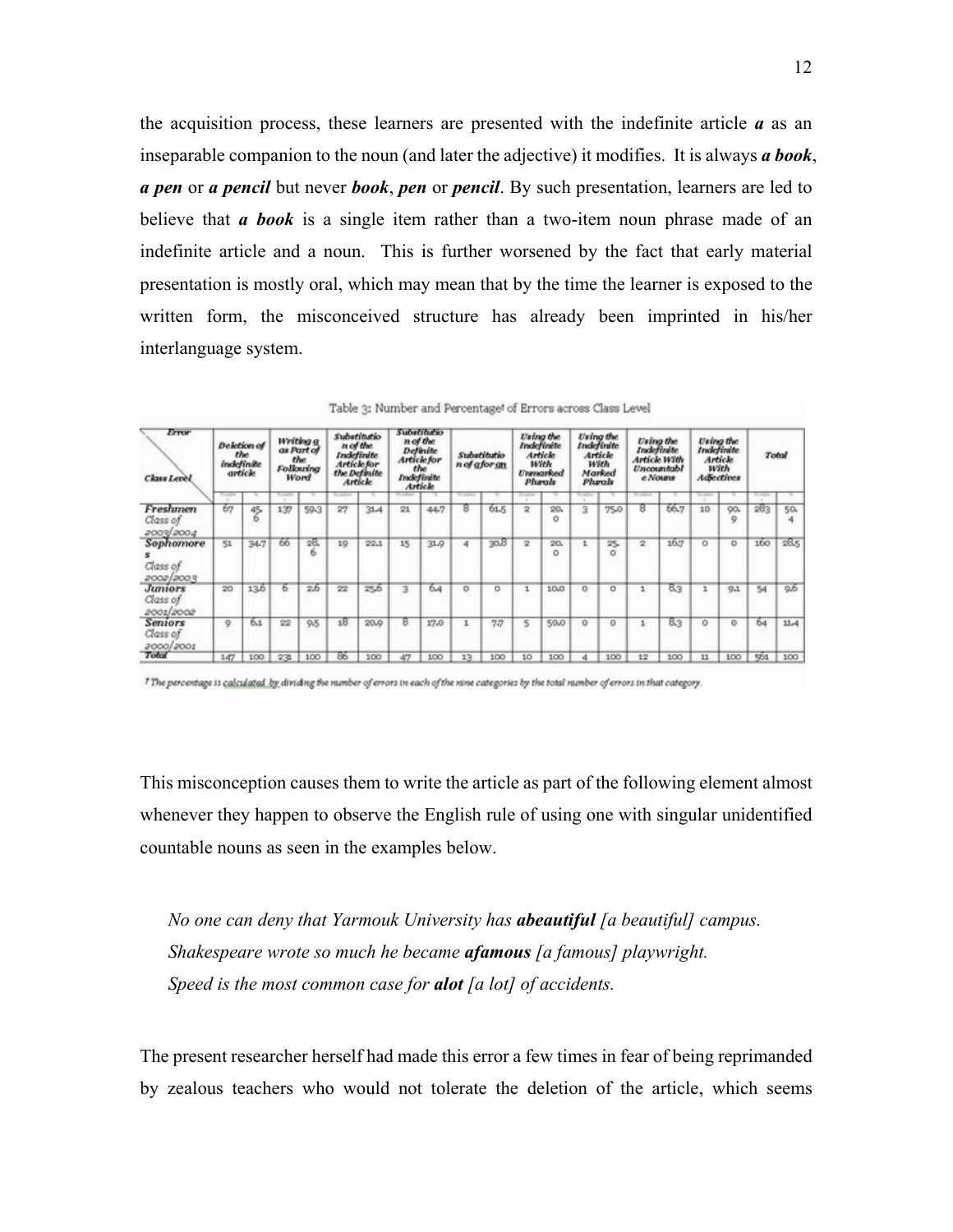consistent with Wrase's (1982) warning against too much worry too early about which article goes where claiming that to be counter-productive in writing.

It is worth noting that this error is subsequent to that of article deletion, because once the learner realizes that an indefinite article is required, he/she often fails to treat it as a separate entity from the noun or adjective it modifies and, thus, continues to produce deviant structures.

# **Substitution errors**

The substitution of the indefinite article *a(n)* or *null* for the definite article *the*, of the definite article *the* for the indefinite article *a(n)* or *null*, and of the indefinite article *a* for the indefinite article *an* were observed among the students of the four levels, as shown in the following examples:

*Yarmouk University Street is a commercial center [the commercial center] of Irbid. English may be an only language [the only language] of business.* 

*The international language [an international language] is used by people all over the world.* 

*Knowing more than one language makes the person [a person] smart.* 

*The person [a person] needs English for communication.* 

*She broke her arm in a accident [an accident]. He has not a enough time [?] to leave the car.* 

Table 3 shows numbers as well as the frequency of occurrence of the subjects' errors. The way substitution errors are distributed in Table 3 may appear odd. Compared to freshmen, sophomores, and seniors, juniors made the least number of substitution errors, while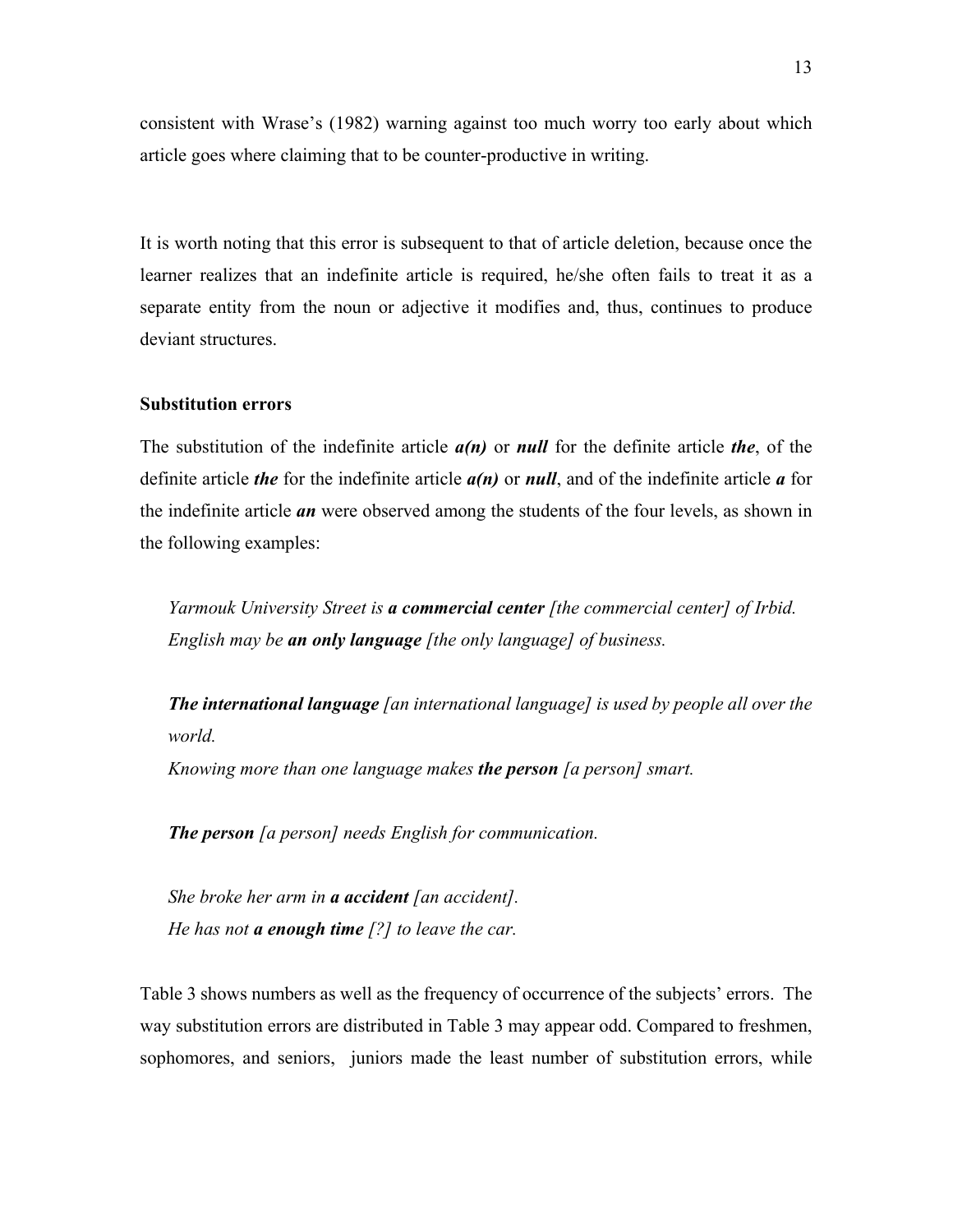seniors erroneously substituted the indefinite for the definite article, the definite for the indefinite article, and *a* for *an*.

Juniors aside, sophomores and seniors exhibit a pattern which is best described as puzzling. Freshmen, sophomores, and juniors seem to do a little worse than seniors in the erroneous substitution of the indefinite for the definite article (compare 31.4%, 22.1%, and 25.6% to 20.9%, respectively). This phenomenon, however, may make better sense if one keeps in mind that the subjects of the former levels made more errors in article deletion than seniors (compare  $45.6\%$ ,  $34.7\%$ , and  $13.6\%$  to  $6.1\%$ ). In other words, while freshmen, sophomores, and juniors deleted more indefinite articles, most seniors recognized the fact that English requires the use of one with singular unidentified countable nouns which may have led them to over generalize the rule to instances where it is not applicable.

The fact that the third substitution error, viz. that of *a* for *an*, occurred only in one junior's composition and in a totally inappropriate context makes it appear like a nonce mistake or a slip of the pen. In addition to the faulty substitution, *he has not a enough time to leave the car* does not even call for the use of an article. Furthermore, the use of the sentence *he does not have enough time* is quite frequent in ESL/EFL textbooks and classroom situations, which lends itself to further support this analysis.

### **The use of the indefinite article with marked and unmarked plurals**

Like the erroneous substitution of the indefinite for the definite article, seniors surprisingly made the largest number of errors in the use of the indefinite article with unmarked plurals, as shown in the examples below:

*English is spoken by a people [people] from every nation. A students [students] who know English have a better chance in life.* 

Nevertheless, they made no errors in the use of the indefinite article with marked plurals. Analogy or overgeneralization of other target language structures could be offered to explain this error. The learners were probably applying the rules of indefiniteness where it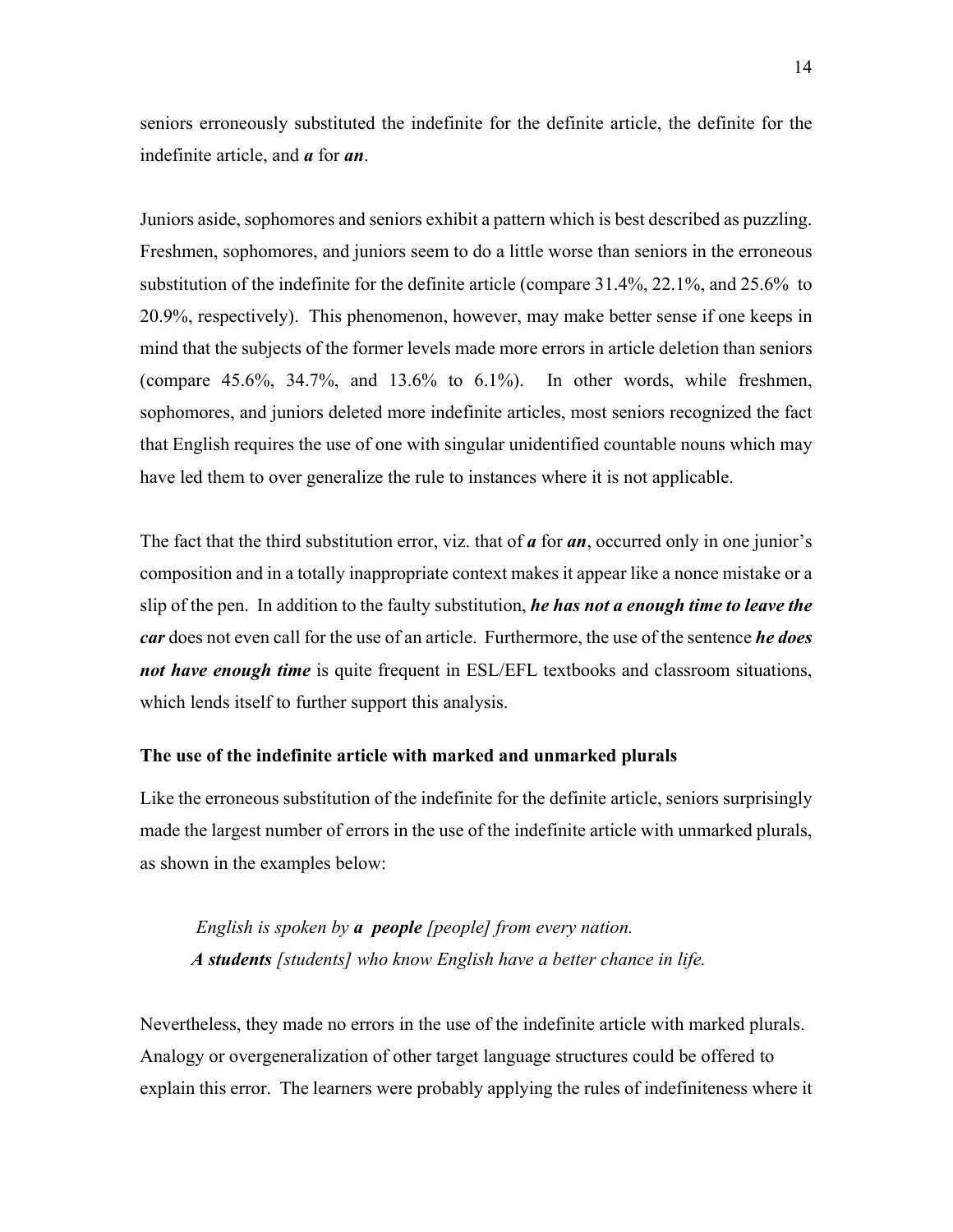is not applicable.

Furthermore, hypercorrection, or the learners' tendency to erroneously use the article in places where it is not required for fear of making errors, could be offered to explain this type of error. Because they are so often corrected when they drop the article, learners occasionally overuse the article to avoid making the error, especially after they have begun to recognize the need for an indefinite article in certain contexts in English.

# **The use of the indefinite article with uncountable nouns**

This error occurred with larger frequency in the compositions of the freshmen and gradually decreased in the compositions of the other three groups (8 vs. 2, 1, and 1 for freshmen, sophomores, juniors and seniors, respectively). Like the previous error, either overgeneralization or hypercorrection is probably the source of this error.

# *Young people use an information [information] to imitate the crimes in movies.*

The learners could be erroneously extending the use of the indefinite article with singular unidentified countable nouns to uncountable ones on the grounds of structural similarity, or they could be overusing the indefinite article to avoid errors of deletion.

### **The use of the indefinite article with adjectives**

This error is possibly the result of overgeneralization, for once the learner realizes the presence of an English structure where the adjective serves as the head of the noun phrase, he/she may erroneously extend this structure and, thus, use the indefinite article where it is not required on the false assumption that since the adjective is the head of the noun phrase, it is treated the same way the noun is with regard to the use of the indefinite article. Sentences like *I will nurse your sick and feed your hungry* and *I ventured into the unknown* are perfectly grammatical in English and, in fact, not structurally different from a sentence like *English is an extensive* and *The buildings are all a classical*.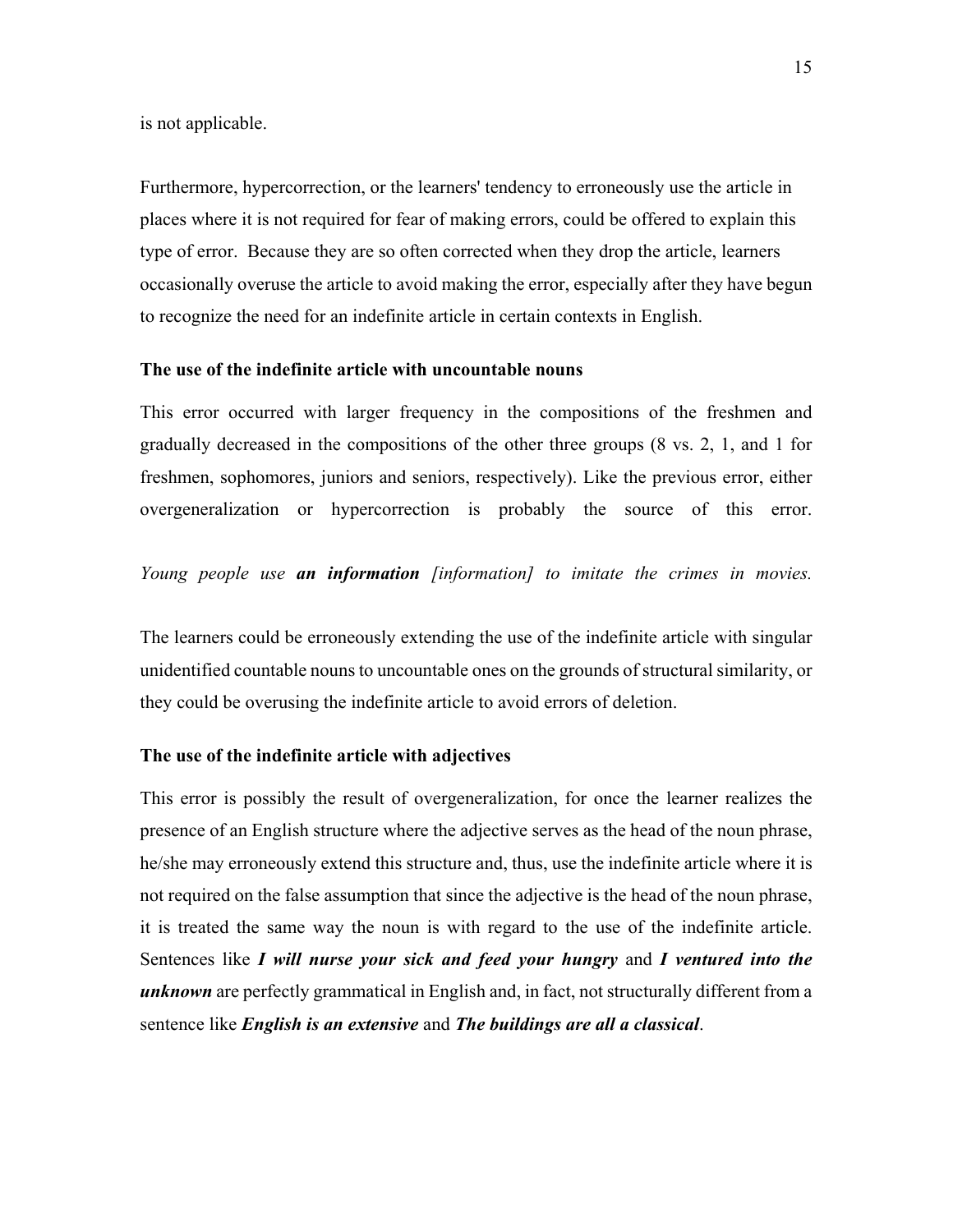This error could also be explained as a nonce mistake, or one which is caused by learners' carelessness, exhaustion or lack of attention. It has been found that learners usually correct this type of error themselves once their attention is drawn to it. The writer could have easily neglected or even not been able to come up with an appropriate singular noun to complete the sentence. Surprisingly, this researcher finds it hard to come up with an appropriate noun for the sentence. Actually, the best she can do here is use the noun substitute *one* and *ones*, respectively.

#### **The Effect of Class Level**

The subjects made a total of 561 errors in the use of articles, which are divided into 283 errors by freshmen, 160 errors by sophomores, 54 errors by juniors, and 64 errors by seniors. The analysis of the different types of errors revealed that the learners' performance varied from one item to another, for as students did well on certain items, they had some difficulty with others. Table 3 shows that learners' performance differs significantly from one item to another among the four proficiency levels. Most surprisingly, juniors seem to consistently do better than their counterparts, except in the errors of substituting the indefinite for the definite article and using the indefinite article with adjectives, scoring a total error percentage of 9.6 compared to 50.4% by freshmen, 28.5% by sophomores, 9.6% by juniors, and 11.4% by seniors. This researcher intends to investigate this phenomenon further in future research.

As juniors did better than freshmen, they outdid sophomores in all areas but one (viz., substitution of the indefinite for the definite article) (compare 22.1% to 25.6%). They also outdid seniors in all but the avoidance of three errors (viz., the deletion of the indefinite article, substitution of the indefinite for the definite article, and using the indefinite article with adjectives (compare their 13.6%, 25.6%, 9.1% to the seniors' 6.1%, 20.9%, and 0%, respectively). This phenomenon would not seem so odd if one kept in mind that seniors made the least number of errors in article deletion. The fact that they used more articles explains their making more errors in writing *a* as part of the following element, substitution of the indefinite for the definite article, and the use of the indefinite article with marked plurals.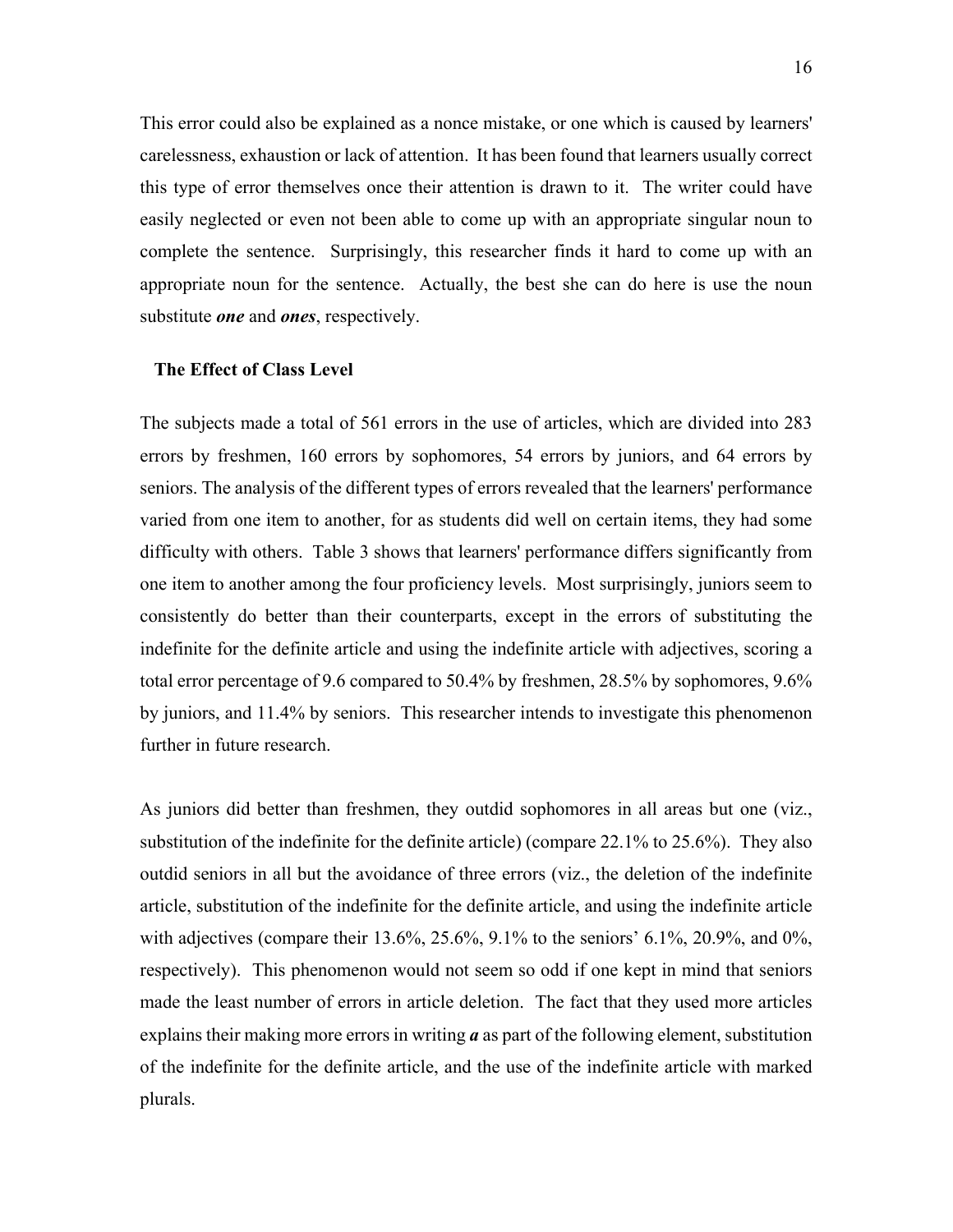#### **The Relationship between Composition Length and Number of Errors**

Composition length was not found to have a consistent relationship with the number of errors made. While freshmen, who wrote compositions of an average count of 227 words, made a total of 283 errors, sophomores, who wrote compositions of an average count of 301 words, made a total of 160 errors, juniors, who wrote compositions of an average count of 541 words, made a total of 54 errors, and seniors, who wrote compositions of an average count of 656 words, made a total of 64 errors.

This result is not consistent with traditional teacher warnings that the more one writes, the more errors he/she is bound to make. In fact, these figures may readily support the researcher's claim that the errors made by the subjects are more developmental than thought in previous research. Although juniors and seniors wrote compositions with almost double the length of those written by their freshmen and sophomore counterparts, their errors were dramatically cut to less than 20% and 23% of those made by freshmen and 34% and 40% of those made by sophomores, respectively.

#### **Conclusion**

The results obtained above suggest that the majority of errors made by the four groups are the result of common learning processes, such as overgeneralization and simplification of the English article system. The impact of the subjects' native language was found minimal. The only type of error that could possibly be ascribed to native language transfer, among other sources, is the deletion of the indefinite article.

Although the results achieved in this study are sound and significant, more research is needed. A longitudinal study using the same subjects over the period of their study might prove invaluable for these purposes, not to mention incorporating oral as well as written data in the analysis.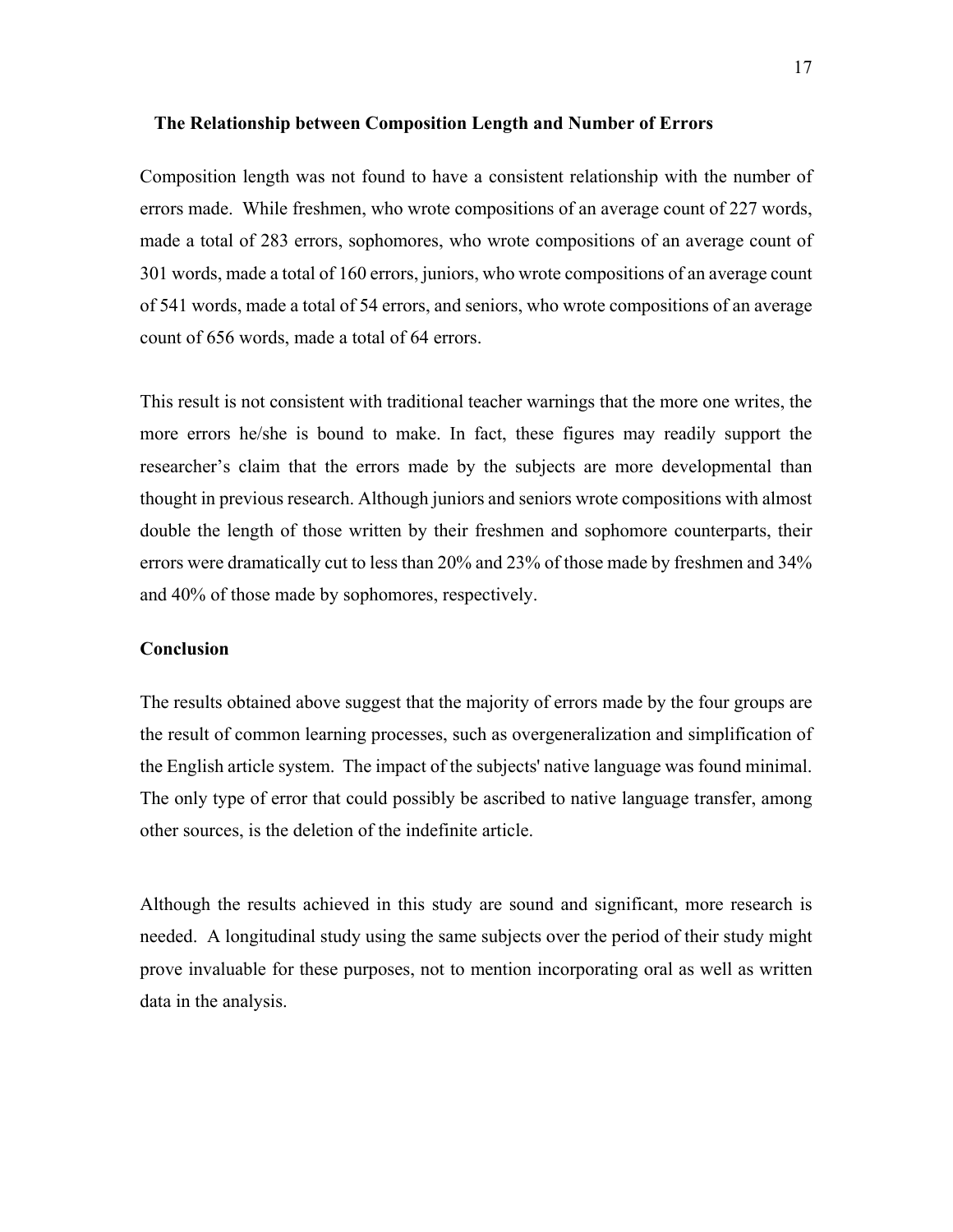#### **References**

- Bataineh, R.F. (2002). A case study of the impact of the native language of an adult Arab learner of English in an English-speaking environment. *Indian Journal of Applied Linguistics*, *28* (1): 5-26.
- Brown, R. (1973). Development of the first language in the human species. *American Psychologist, 28*, 97-106.
- Butler, Y. G. (2002). Second language learners' theories on the use of English article: An analysis of the metalinguistic knowledge used by Japanese students in acquiring the English article system. *Studies in Second Language Acquisition*, *24*, 451-480.
- Celce-Murcia, M., & Larsen-Freeman, D. (1999). *The grammar book: An ESL teacher's course.* Boston: Heinle and Heinle.
- Chaudron, C., & Parker, K. (1990). Discourse markedness and structural markedness: The acquisition of English noun phrases. *Studies in Second Language Acquisition, 12*, 43-64.
- Cook, V. J. (1973). The comparison of language development in native children and foreign adults. *International Review of Applied Linguistics, 11*, 13-28.
- Corder, S.P. (1973). The elicitation of interlanguage. In Jan Svartvik (Ed.), *Eratta: Papers in error analysis*. Stockholm: Lund CWK Glerrup.
- Duskova, L. (1969). On sources of error in foreign language learning. *International Review Of Applied Linguistics, 8,* 11-36.
- Ekiert, M. (2004). Acquisition of the English Article System by Speakers of Polish in ESL and EFL Settings Teachers College*, Columbia University Working Papers in TESOL and Applied Linguistics, 4(*1*),* 1-23.
- Ervin-Tripp, S. (1974). Is second language learning like the first? *TESOL Quarterly, 8*, 111-128.
- Goto Butler, Y. (2002). Second language learners' theories on the use of English article: An analysis of the metalinguistic knowledge used by Japanese students in acquiring the English article system. *Studies in Second Language Acquisition, 24*, 451-480.
- Hakuta, K. (1976). A case study of a Japanese child second language acquisition. *Language Learning, 24*, 37-53.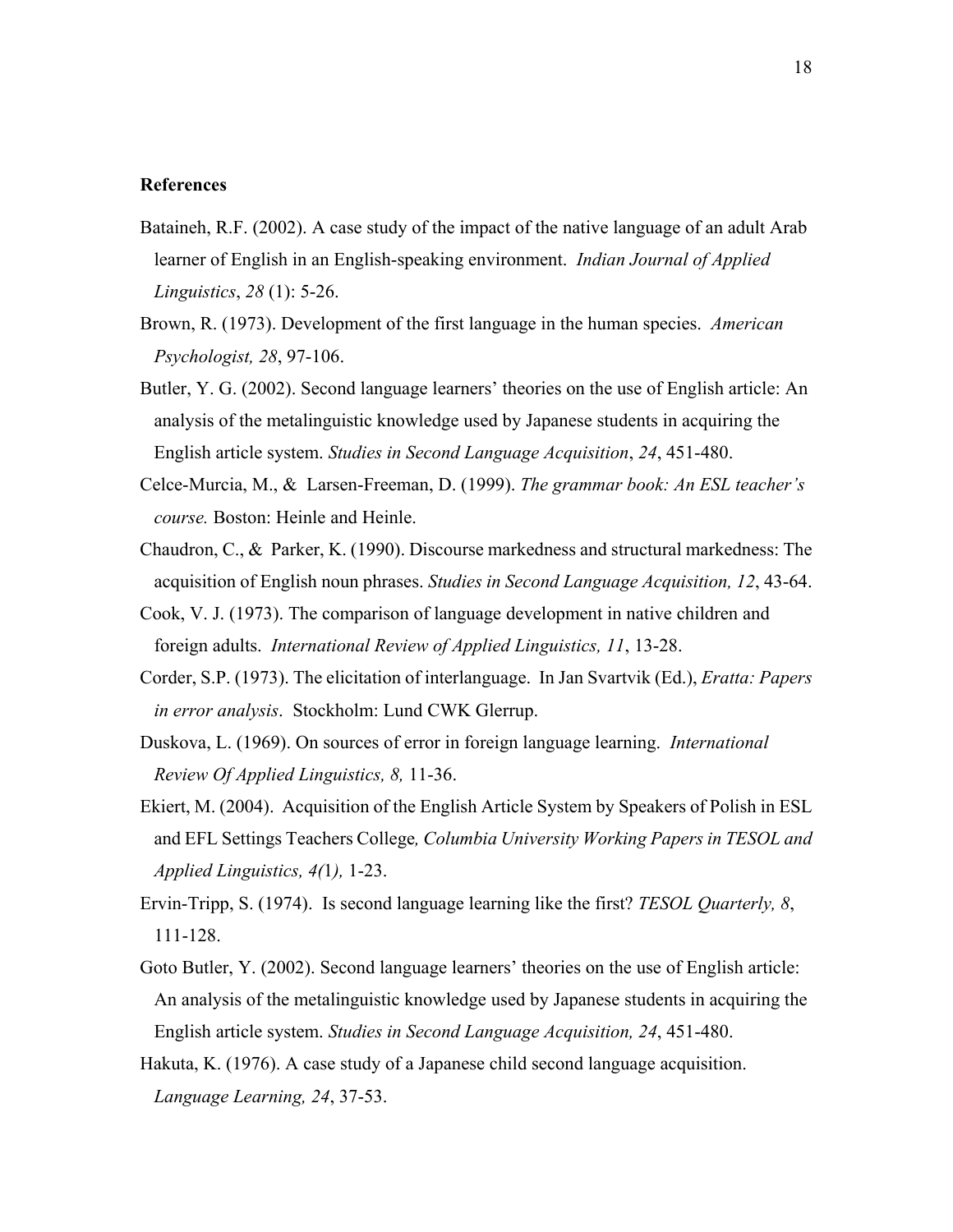- Huebner, T. (1979). Order-of-acquisition vs. dynamic paradigm: A comparison of method in interlanguage research. *TESOL Quarterly, 13*, 21-28.
- Huebner, T. (1983). *A longitudinal analysis of the acquisition of English*. Ann Arbor, Michigan: Karoma Press.
- Huebner, T. (1985). System and variability in interlanguage syntax. *Language Learning 35*, 141-63.
- Jarvis, S. (2002). Topic continuity in L2 English article use. *Studies in Second Language Acquisition*, *24*, 387-418.
- Kharma, N. (1981). Analysis of the errors committed by Arab university students in the use of the English definite/indefinite articles. *International Review of Applied Linguistics, 19*, 331-345.
- Larsen-Freeman, D. (1975). The acquisition of grammatical morphemes by adult ESL students. *TESOL Quarterly, 9*, 409-419.
- Liu, D. and Gleason, J.I. (2002). Acquisition of the article *the* by nonnative speakers of English: An analysis of four nongeneric uses. *Studies in Second Language Acquisition, 24*, 1-26.
- Long, M.H. (1983). Does second language instruction make a difference? A review of research. *TESOL Quarterly, 17*,359-82.
- Lyons, C. (1999). *Definiteness*. Cambridge: Cambridge University Press.
- Master, P. (1987). Generic *the* in S*cientific American*. *English for Specific Purposes*, 6(3)165-186.
- Master, P. (1997). The English article system: Acquisition, function, and pedagogy. *System, 25*, 215-232.
- Master, P. (2002). Information structure and English article pedagogy. *System, 30*, 331-348.
- Mizuno, M. (1999). Interlanguage analysis of the English article system: Some cognitive constraints facing the Japanese adult learners. *International Review of Applied Linguistics, 37*, 127-152.
- Parrish, B. (1987). A new look at methodologies in the study of article acquisition for learners of ESL. *Language Learning, 37*, 361-383.